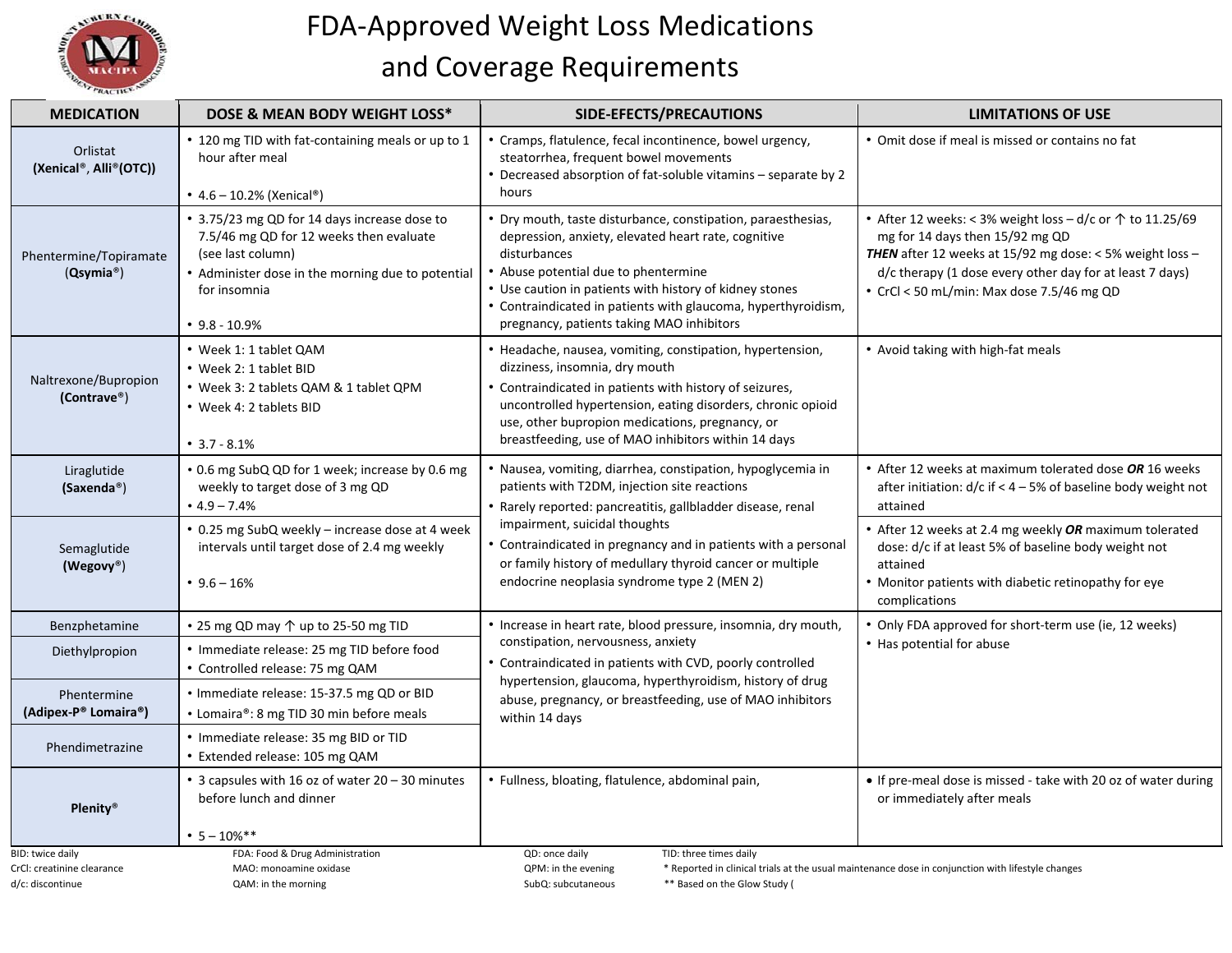

## FDA-Approved Weight Loss Medications and Coverage Requirements

INITIAL CRITERIA: Patient > 18 years AND initial body mass index (BMI) > 30 kg/m<sup>2</sup> or BMI > 27 kg/m<sup>2</sup> with 1 co-morbidity (eg. HTN, dyslipidemia, DM2, sleep apnea) AND adjunct to reduced-calorie diet & exercise AND documentation that member has been and currently following dietary and behavior modification programs for weight loss

- **BCBSMA** initial approval up to 20 weeks
- **HPHC** initial approval up to 6 months
- o For Qsymia and Xenical requests must have trial and failure of 2, or contraindication to ALL formulary alternative weight loss medications
- **Tufts** initial approval up to 8 weeks

## **CONTINUATION OF COVERAGE**:

- BCBSMA up to an additional 6 months of therapy with significant weight loss after therapy initiation AND adhering to reduced-calorie diet AND exercise AND 3<sup>rd</sup> party documentation, if applicable see chart below for specific medication requirements
- HPHC up to an additional 12 months of therapy with documentation that patient is adherent to lifestyle changes (eg. dietary or caloric restriction, exercise, behavioral modification or community-based program) see chart below for specific medication requirements
- Tufts up to an additional 8 weeks to 1 year of therapy with documentation by prescribing physician that member continues with both dietary/behavior regimen AND exercise program AND documentation of good tolerance to medication and has not experienced significant side‐effects – see chart below for specific requirements

| <b>MEDICATION</b>                                            | <b>BCBSMA</b>                                                                                                                                                                                                                                                                       | <b>HPHC</b>                                                                                                          | <b>TUFTS</b>                                                                                                                     | <b>MONTHLY COST (AWP)**</b>             |
|--------------------------------------------------------------|-------------------------------------------------------------------------------------------------------------------------------------------------------------------------------------------------------------------------------------------------------------------------------------|----------------------------------------------------------------------------------------------------------------------|----------------------------------------------------------------------------------------------------------------------------------|-----------------------------------------|
| Liraglutide<br>$(Saxenda^*)^*$                               | <b>Tier 3,4</b><br>PA - requires documented weight loss of at least 4% baseline<br>body weight after $1^{st}$ 16 weeks of treatment OR continued<br>weight loss OR maintain weight with diet & exercise<br><b>NOTE:</b> requires member to be on 2.4 mg dose of Wegovy <sup>®</sup> | <b>Tier 3.4</b><br><b>PA<sup>+</sup></b> – requires documented weight loss<br>of at least 5% of baseline body weight | Tier 2<br>PA <sup>++</sup> – requires documented weight loss of at<br>least 6% during the 1 <sup>st</sup> 6-8 weeks of treatment | \$1,619                                 |
| Semaglutide<br>(Wegovy®)                                     |                                                                                                                                                                                                                                                                                     | after 1st 12 weeks and maintained<br>weight loss of at least 5% of baseline<br>body weight upon subsequent renewals  |                                                                                                                                  | \$1,619                                 |
| Orlistat<br>(Xenical®, Alli®(OTC))                           | <b>Not Covered</b>                                                                                                                                                                                                                                                                  | Non-formulary                                                                                                        | Tier 3<br><b>PA++</b>                                                                                                            | \$41 - \$82 - Alli®<br>\$823 - Xenical® |
| Phentermine/Topiramate<br>(Q <sub>symia</sub> <sup>®</sup> ) | <b>Not Covered</b>                                                                                                                                                                                                                                                                  | Non-formulary                                                                                                        | Tier 3<br><b>PA<sup>++</sup></b>                                                                                                 | \$239                                   |
| Naltrexone/Bupropion<br>(Contract <sup>®</sup> )             | <b>Tier 3.4</b><br><b>PA</b> – requires documented weight loss of at least 5% baseline<br>body weight after 1 <sup>st</sup> 12 weeks of treatment OR continued<br>weight loss OR maintain weight with diet & exercise                                                               | Tier 3,4<br>PA <sup>+</sup>                                                                                          | Tier 3<br>PA <sup>++</sup>                                                                                                       | \$364                                   |
| Phentermine<br>(Adipex-P, Lomaira®)                          | <b>Not Covered</b>                                                                                                                                                                                                                                                                  | Tier 1,2 (generic) - PA <sup>+</sup><br>Non-formulary - (Adipex-P®, Lomaira®)                                        | Tier 1 (generic)<br>Tier 3 (Lomaira®) - $PA^{++}$                                                                                | $$5 - $44 - (37.5)$ mg dose)            |
| Phendimetrazine                                              | <b>Not Covered</b>                                                                                                                                                                                                                                                                  | <b>Tier 1,2</b><br>PA <sup>+</sup>                                                                                   | Tier 1 (tablet)<br>Tier 3 (ER capsule)                                                                                           | N/A                                     |
| Benzphetamine                                                | <b>Not Covered</b>                                                                                                                                                                                                                                                                  | Non-formulary                                                                                                        | Tier 2                                                                                                                           | N/A                                     |
| Diethylpropion                                               | <b>Not Covered</b>                                                                                                                                                                                                                                                                  | Non-formulary                                                                                                        | Tier 2                                                                                                                           | N/A                                     |
| Plenity <sup>®</sup>                                         | Not Covered                                                                                                                                                                                                                                                                         | <b>Not Covered</b>                                                                                                   | <b>Not Covered</b>                                                                                                               | \$98                                    |

\* FDA approved for > 12 years and body weight > 60 kg N/A: not available PA – Prior Authorization AWP: Average wholesale price

\*\* AWP according to Red Book Accessed via IBM Micromedex, June 22, 2021 – Drug Topics Matches and MOTE: Some of the generic sympathomimetic amines are available at GoodRx.com at a discounted price